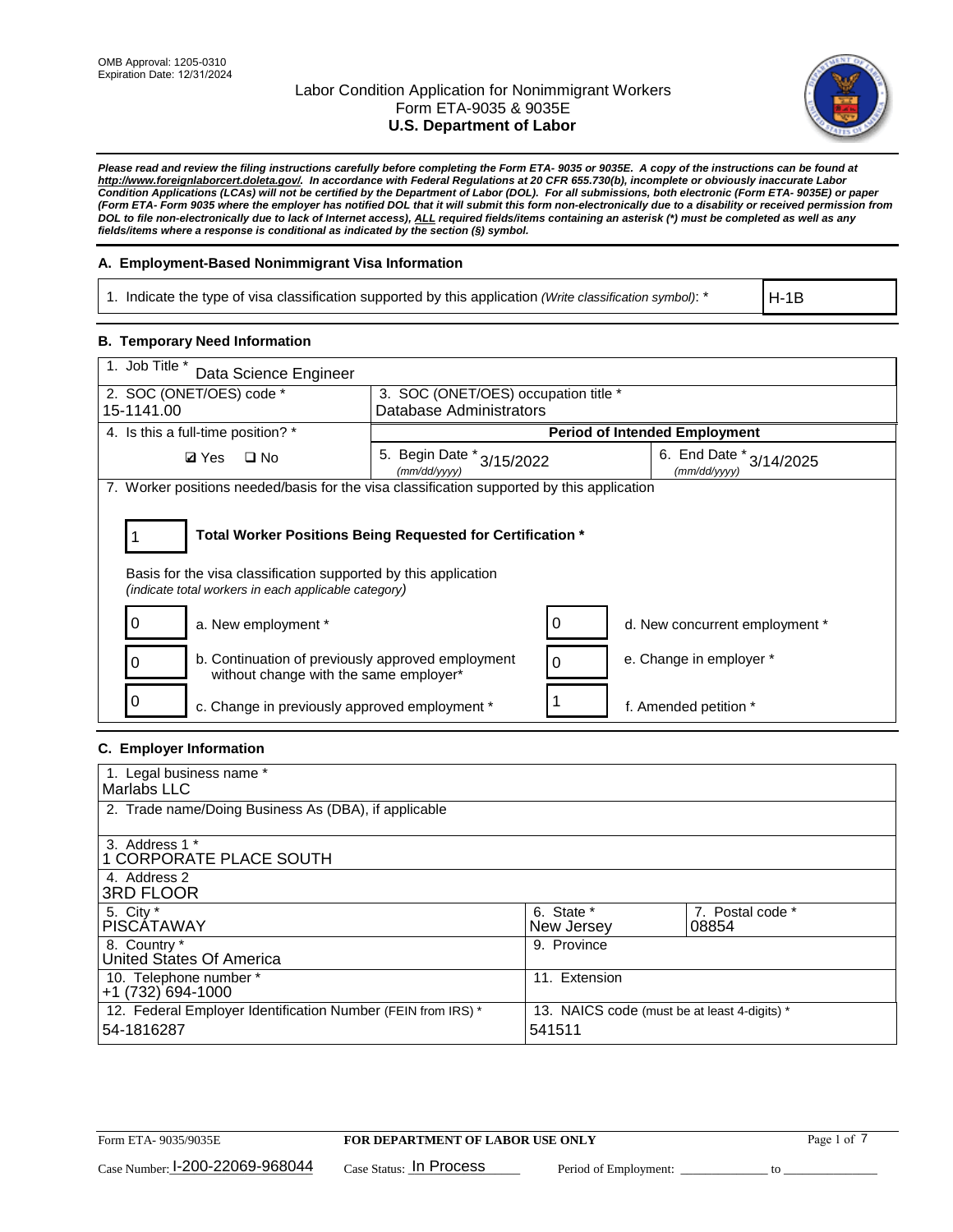

# **D. Employer Point of Contact Information**

**Important Note**: The information contained in this Section must be that of an employee of the employer who is authorized to act on behalf of the employer in labor certification matters. The information in this Section must be different from the agent or attorney information listed in Section E, unless the attorney is an employee of the employer.

| 1. Contact's last (family) name *               | 2. First (given) name * |                          | 3. Middle name(s)         |
|-------------------------------------------------|-------------------------|--------------------------|---------------------------|
| <b>VIDYADHARAN</b>                              | SANJAY                  |                          |                           |
| 4. Contact's job title *<br>CHIEF LEGAL OFFICER |                         |                          |                           |
| 5. Address 1 *<br>1 CORPORATE PLACE SOUTH       |                         |                          |                           |
| 6. Address 2                                    |                         |                          |                           |
| 7. City $*$<br><b>PISCATAWAY</b>                |                         | 8. State *<br>New Jersey | 9. Postal code *<br>08854 |
| 10. Country *<br>United States Of America       |                         | 11. Province             |                           |
| 12. Telephone number *                          | 13. Extension           | 14. E-Mail address       |                           |
| +1 (732) 694-1000                               | 1600                    | SANJAY@MARLABS.COM       |                           |

# **E. Attorney or Agent Information (If applicable)**

**Important Note**: The employer authorizes the attorney or agent identified in this section to act on its behalf in connection with the filing of this application.

| 1. Is the employer represented by an attorney or agent in the filing of this application? *<br>If "Yes," complete the remainder of Section E below. |               |                                              |                               |  | $\square$ Yes                                        | <b>ØNo</b> |
|-----------------------------------------------------------------------------------------------------------------------------------------------------|---------------|----------------------------------------------|-------------------------------|--|------------------------------------------------------|------------|
| 2. Attorney or Agent's last (family) name §                                                                                                         |               | 3. First (given) name §<br>4. Middle name(s) |                               |  |                                                      |            |
| 5. Address 1 §                                                                                                                                      |               |                                              |                               |  |                                                      |            |
| 6. Address 2                                                                                                                                        |               |                                              |                               |  |                                                      |            |
| 7. City §                                                                                                                                           |               | 8. State §                                   |                               |  | 9. Postal code §                                     |            |
| 10. Country §                                                                                                                                       |               | 11. Province                                 |                               |  |                                                      |            |
| 12. Telephone number §                                                                                                                              | 13. Extension | 14. E-Mail address                           |                               |  |                                                      |            |
| 15. Law firm/Business name §                                                                                                                        |               |                                              | 16. Law firm/Business FEIN §  |  |                                                      |            |
| 17. State Bar number (only if attorney) §                                                                                                           |               |                                              | standing (only if attorney) § |  | 18. State of highest court where attorney is in good |            |
| 19. Name of the highest State court where attorney is in good standing (only if attorney) §                                                         |               |                                              |                               |  |                                                      |            |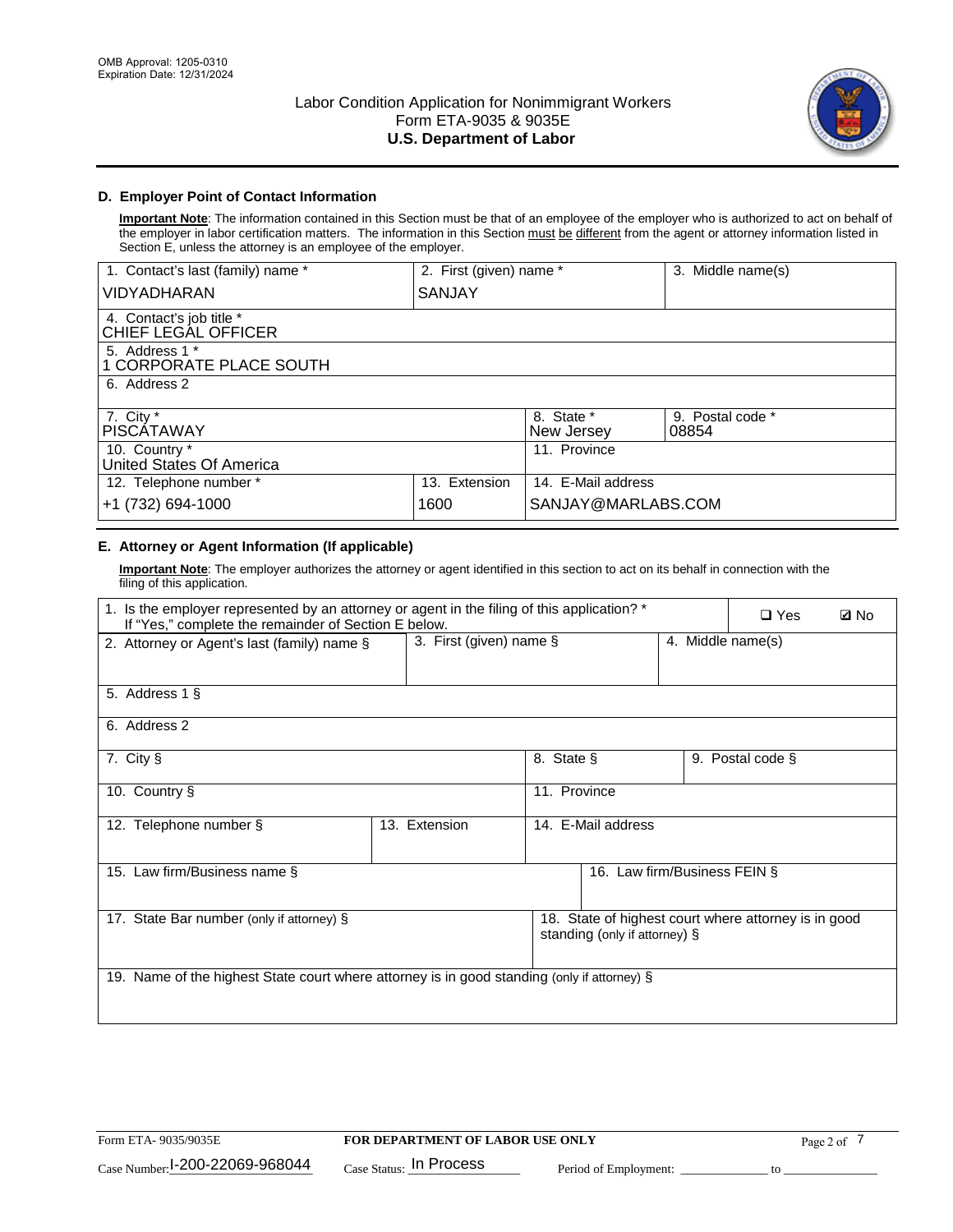

## **F. Employment and Wage Information**

**Important Note**: The employer must define the intended place(s) of employment with as much geographic specificity as possible. Each intended place(s) of employment listed below must be the worksite or physical location where the work will actually be performed and cannot be a P.O. Box. The employer must identify all intended places of employment, including those of short duration, on the LCA. 20 CFR 655.730(c)(5). If the employer is submitting this form non-electronically and the work is expected to be performed in more than one location, an attachment must be submitted in order to complete this section. An employer has the option to use either a single Form ETA-9035/9035E or multiple forms to disclose all intended places of employment. If the employer has more than ten (10) intended places of employment at the time of filing this application, the employer must file as many additional LCAs as are necessary to list all intended places of employment. See the form instructions for further information about identifying all intended places of employment.

## a.*Place of Employment Information* 1

|                                                                                    | 1. Enter the estimated number of workers that will perform work at this place of employment under<br>the LCA.*                 |  |                                          |                          |              |              |
|------------------------------------------------------------------------------------|--------------------------------------------------------------------------------------------------------------------------------|--|------------------------------------------|--------------------------|--------------|--------------|
|                                                                                    | 2. Indicate whether the worker(s) subject to this LCA will be placed with a secondary entity at this<br>place of employment. * |  |                                          |                          | <b>Ø</b> Yes | $\square$ No |
|                                                                                    | 3. If "Yes" to question 2, provide the legal business name of the secondary entity. §                                          |  |                                          |                          |              |              |
|                                                                                    | Toyoda Gosei North America                                                                                                     |  |                                          |                          |              |              |
|                                                                                    | 4. Address 1 *<br>1400 Stephenson Hwy                                                                                          |  |                                          |                          |              |              |
|                                                                                    | 5. Address 2                                                                                                                   |  |                                          |                          |              |              |
| 6. City $*$<br>Troy                                                                |                                                                                                                                |  | 7. County *<br>Oakland                   |                          |              |              |
| Michigan                                                                           | 8. State/District/Territory *                                                                                                  |  | 9. Postal code *<br>48083                |                          |              |              |
|                                                                                    | 10. Wage Rate Paid to Nonimmigrant Workers *                                                                                   |  | 10a. Per: (Choose only one)*             |                          |              |              |
| □ Hour □ Week □ Bi-Weekly □ Month 回 Year<br>From $\frac{1}{5}$ 75900 00<br>To: $$$ |                                                                                                                                |  |                                          |                          |              |              |
|                                                                                    | 11. Prevailing Wage Rate *                                                                                                     |  | 11a. Per: (Choose only one)*             |                          |              |              |
|                                                                                    | 75899 00<br>$\mathbf{\hat{S}}$                                                                                                 |  | □ Hour □ Week □ Bi-Weekly □ Month ☑ Year |                          |              |              |
|                                                                                    | Questions 12-14. Identify the source used for the prevailing wage (PW) (check and fully complete only one): *                  |  |                                          |                          |              |              |
| 12.                                                                                | A Prevailing Wage Determination (PWD) issued by the Department of Labor                                                        |  |                                          | a. PWD tracking number § |              |              |
| 13.<br>$\blacktriangledown$                                                        | A PW obtained independently from the Occupational Employment Statistics (OES) Program                                          |  |                                          |                          |              |              |
|                                                                                    | a. Wage Level (check one): §                                                                                                   |  |                                          | b. Source Year §         |              |              |
|                                                                                    | ☑ ⊪<br>$\square$ $\square$<br>$\Box$ IV<br>$\Box$ N/A<br>□⊥                                                                    |  |                                          | 7/1/2021 - 6/30/2022     |              |              |
| 14.                                                                                | A PW obtained using another legitimate source (other than OES) or an independent authoritative source                          |  |                                          |                          |              |              |
|                                                                                    | a. Source Type (check one): §<br>$\Box$ CBA<br>$\Box$ DBA<br>$\Box$ SCA<br>$\Box$ Other/ PW Survey                             |  |                                          | b. Source Year §         |              |              |
|                                                                                    | c. If responded "Other/ PW Survey" in question 14.a, enter the name of the survey producer or publisher §                      |  |                                          |                          |              |              |
|                                                                                    | d. If responded "Other/ PW Survey" in question 14.a, enter the title or name of the PW survey §                                |  |                                          |                          |              |              |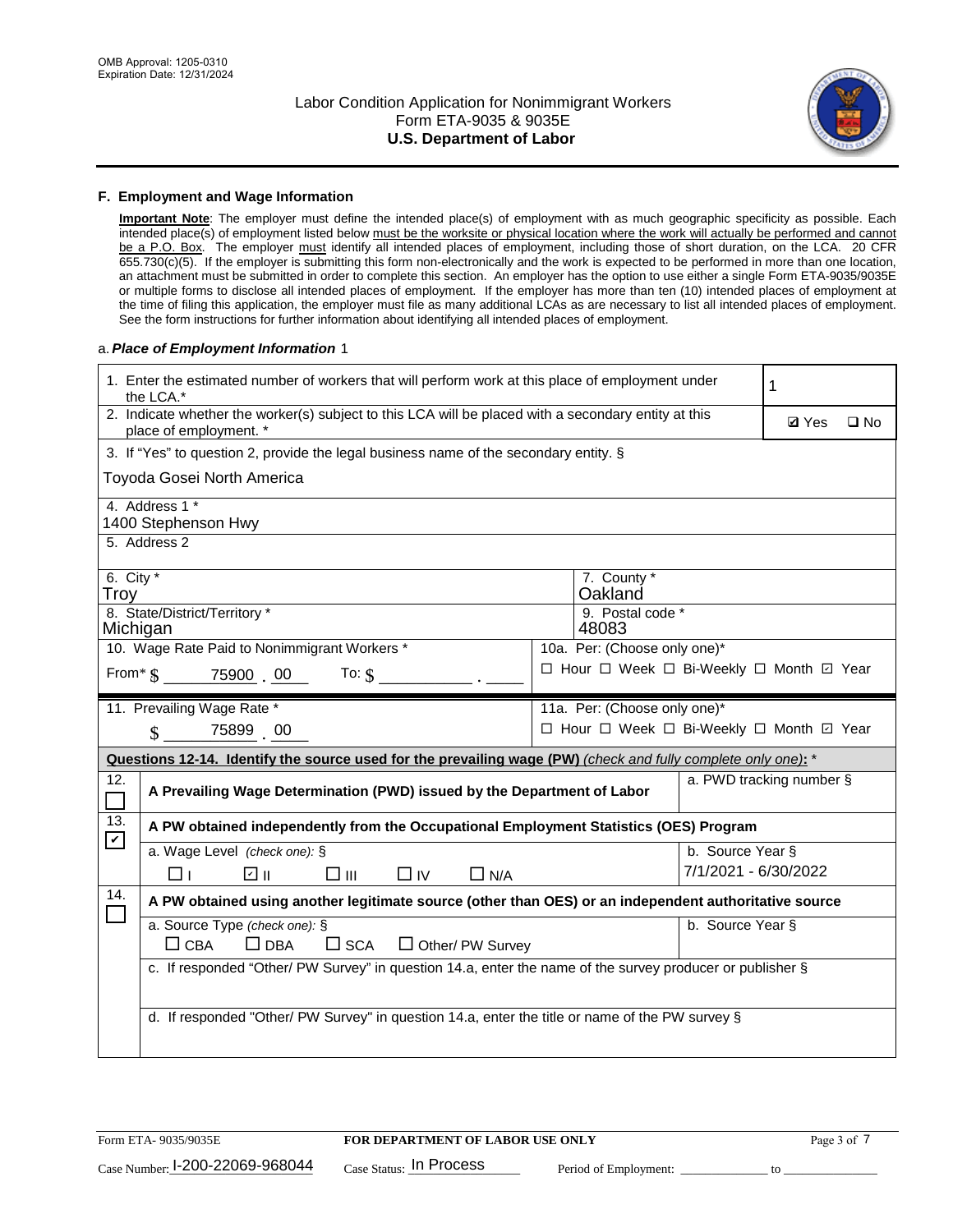

# **G. Employer Labor Condition Statements**

! *Important Note:* In order for your application to be processed, you MUST read Section G of the Form ETA-9035CP - General Instructions for the 9035 & 9035E under the heading "Employer Labor Condition Statements" and agree to all four (4) labor condition statements summarized below:

- (1) **Wages:** The employer shall pay nonimmigrant workers at least the prevailing wage or the employer's actual wage, whichever is higher, and pay for non-productive time. The employer shall offer nonimmigrant workers benefits and eligibility for benefits provided as compensation for services on the same basis as the employer offers to U.S. workers. The employer shall not make deductions to recoup a business expense(s) of the employer including attorney fees and other costs connected to the performance of H-1B, H-1B1, or E-3 program functions which are required to be performed by the employer. This includes expenses related to the preparation and filing of this LCA and related visa petition information. 20 CFR 655.731;
- (2) **Working Conditions:** The employer shall provide working conditions for nonimmigrants which will not adversely affect the working conditions of workers similarly employed. The employer's obligation regarding working conditions shall extend for the duration of the validity period of the certified LCA or the period during which the worker(s) working pursuant to this LCA is employed by the employer, whichever is longer. 20 CFR 655.732;
- (3) **Strike, Lockout, or Work Stoppage:** At the time of filing this LCA, the employer is not involved in a strike, lockout, or work stoppage in the course of a labor dispute in the occupational classification in the area(s) of intended employment. The employer will notify the Department of Labor within 3 days of the occurrence of a strike or lockout in the occupation, and in that event the LCA will not be used to support a petition filing with the U.S. Citizenship and Immigration Services (USCIS) until the DOL Employment and Training Administration (ETA) determines that the strike or lockout has ended. 20 CFR 655.733; and
- (4) **Notice:** Notice of the LCA filing was provided no more than 30 days before the filing of this LCA or will be provided on the day this LCA is filed to the bargaining representative in the occupation and area of intended employment, or if there is no bargaining representative, to workers in the occupation at the place(s) of employment either by electronic or physical posting. This notice was or will be posted for a total period of 10 days, except that if employees are provided individual direct notice by e-mail, notification need only be given once. A copy of the notice documentation will be maintained in the employer's public access file. A copy of this LCA will be provided to each nonimmigrant worker employed pursuant to the LCA. The employer shall, no later than the date the worker(s) report to work at the place(s) of employment, provide a signed copy of the certified LCA to the worker(s) working pursuant to this LCA. 20 CFR 655.734.

1. **I have read and agree to** Labor Condition Statements 1, 2, 3, and 4 above and as fully explained in Section G of the Form ETA-9035CP – General Instructions for the 9035 & 9035E and the Department's regulations at 20 CFR 655 Subpart H. \*

**Ø**Yes ロNo

## **H. Additional Employer Labor Condition Statements –H-1B Employers ONLY**

!**Important Note***:* In order for your H-1B application to be processed, you MUST read Section H – Subsection 1 of the Form ETA 9035CP – General Instructions for the 9035 & 9035E under the heading "Additional Employer Labor Condition Statements" and answer the questions below.

#### *a. Subsection 1*

| 1. At the time of filing this LCA, is the employer H-1B dependent? §                                                                                                                                                                           |                                                                                                     | ⊡ Yes | □ No         |  |  |
|------------------------------------------------------------------------------------------------------------------------------------------------------------------------------------------------------------------------------------------------|-----------------------------------------------------------------------------------------------------|-------|--------------|--|--|
| 2. At the time of filing this LCA, is the employer a willful violator? $\S$                                                                                                                                                                    | $\Box$ Yes                                                                                          | ⊡ No  |              |  |  |
| 3. If "Yes" is marked in questions H.1 and/or H.2, you must answer "Yes" or "No" regarding<br>whether the employer will use this application ONLY to support H-1B petitions or extensions of<br>status for exempt H-1B nonimmigrant workers? § |                                                                                                     |       | $\Box$ No    |  |  |
| 4. If "Yes" is marked in question H.3, identify the statutory basis for the<br>exemption of the H-1B nonimmigrant workers associated with this<br>LCA. §                                                                                       | ■ \$60,000 or higher annual wage<br>□ Master's Degree or higher in related specialty<br>$\Box$ Both |       |              |  |  |
| H-1B Dependent or Willful Violator Employers -Master's Degree or Higher Exemptions ONLY                                                                                                                                                        |                                                                                                     |       |              |  |  |
| 5. Indicate whether a completed Appendix A is attached to this LCA covering any H-1B<br>nonimmigrant worker for whom the statutory exemption will be based <b>ONLY</b> on attainment of a<br>Master's Degree or higher in related specialty. § | $\Box$ Yes                                                                                          | ⊡ No  | <b>Q</b> N/A |  |  |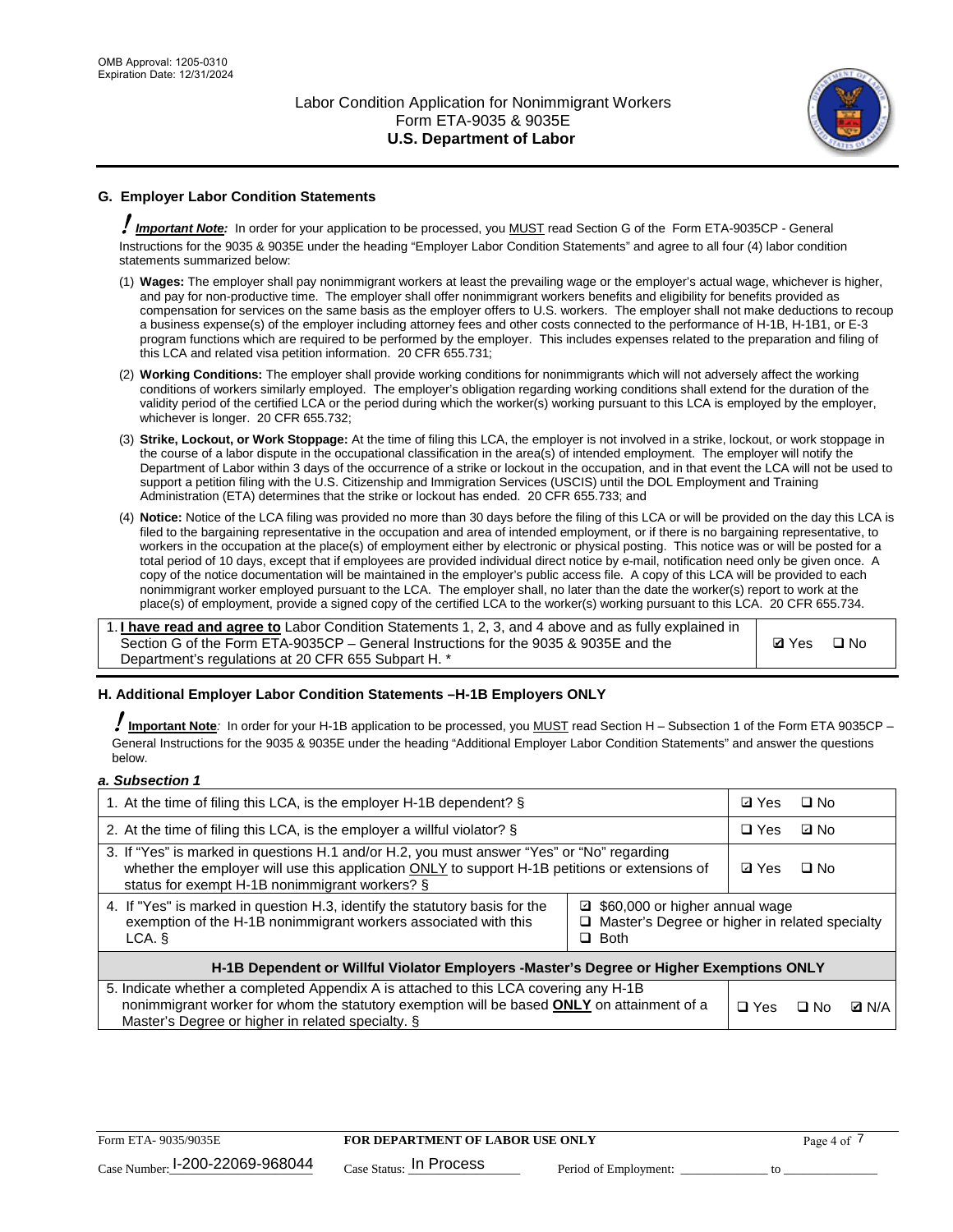

**If you marked "Yes" to questions H.a.1 (H-1B dependent) and/or H.a.2 (H-1B willful violator) and "No" to question H.a.3 (exempt H-1B nonimmigrant workers), you MUST read Section H – Subsection 2 of the Form ETA 9035CP – General Instructions for the 9035 & 9035E under the heading "Additional Employer Labor Condition Statements" and indicate your agreement to all three (3) additional statements summarized below.**

## *b. Subsection 2*

- A. **Displacement:** An H-1B dependent or willful violator employer is prohibited from displacing a U.S. worker in its own workforce within the period beginning 90 days before and ending 90 days after the date of filing of the visa petition. 20 CFR 655.738(c);
- B. **Secondary Displacement:** An H-1B dependent or willful violator employer is prohibited from placing an H-1B nonimmigrant worker(s) with another/secondary employer where there are indicia of an employment relationship between the nonimmigrant worker(s) and that other/secondary employer (thus possibly affecting the jobs of U.S. workers employed by that other employer), unless and until the employer subject to this LCA makes the inquiries and/or receives the information set forth in 20 CFR 655.738(d)(5) concerning that other/secondary employer's displacement of similarly employed U.S. workers in its workforce within the period beginning 90 days before and ending 90 days after the date of such placement. 20 CFR 655.738(d). Even if the required inquiry of the secondary employer is made, the H-1B dependent or willful violator employer will be subject to a finding of a violation of the secondary displacement prohibition if the secondary employer, in fact, displaces any U.S. worker(s) during the applicable time period; and
- C. **Recruitment and Hiring:** Prior to filing this LCA or any petition or request for extension of status for nonimmigrant worker(s) supported by this LCA, the H-1B dependent or willful violator employer must take good faith steps to recruit U.S. workers for the job(s) using procedures that meet industry-wide standards and offer compensation that is at least as great as the required wage to be paid to the nonimmigrant worker(s) pursuant to 20 CFR 655.731(a). The employer must offer the job(s) to any U.S. worker who applies and is equally or better qualified for the job than the nonimmigrant worker. 20 CFR 655.739.

| 6. I have read and agree to Additional Employer Labor Condition Statements A, B, and C above and |       |           |
|--------------------------------------------------------------------------------------------------|-------|-----------|
| as fully explained in Section H – Subsections 1 and 2 of the Form ETA 9035CP – General           | □ Yes | $\Box$ No |
| Instructions for the 9035 & 9035E and the Department's regulations at 20 CFR 655 Subpart H. §    |       |           |

## **I. Public Disclosure Information**

! **Important Note***:* You must select one or both of the options listed in this Section.

|  | 1. Public disclosure information in the United States will be kept at: * |  |  |  |
|--|--------------------------------------------------------------------------|--|--|--|
|  |                                                                          |  |  |  |

**sqrt** Employer's principal place of business □ Place of employment

## **J. Notice of Obligations**

A. Upon receipt of the certified LCA, the employer must take the following actions:

- o Print and sign a hard copy of the LCA if filing electronically (20 CFR 655.730(c)(3));<br>
Maintain the original signed and certified LCA in the employer's files (20 CFR 655.7
- Maintain the original signed and certified LCA in the employer's files (20 CFR 655.705(c)(2); 20 CFR 655.730(c)(3); and 20 CFR 655.760); and
- o Make a copy of the LCA, as well as necessary supporting documentation required by the Department of Labor regulations, available for public examination in a public access file at the employer's principal place of business in the U.S. or at the place of employment within one working day after the date on which the LCA is filed with the Department of Labor (20 CFR 655.705(c)(2) and 20 CFR 655.760).
- B. The employer must develop sufficient documentation to meet its burden of proof with respect to the validity of the statements made in its LCA and the accuracy of information provided, in the event that such statement or information is challenged (20 CFR 655.705(c)(5) and 20 CFR 655.700(d)(4)(iv)).
- C. The employer must make this LCA, supporting documentation, and other records available to officials of the Department of Labor upon request during any investigation under the Immigration and Nationality Act (20 CFR 655.760 and 20 CFR Subpart I).

*I declare under penalty of perjury that I have read and reviewed this application and that to the best of my knowledge, the*  information contained therein is true and accurate. I understand that to knowingly furnish materially false information in the *preparation of this form and any supplement thereto or to aid, abet, or counsel another to do so is a federal offense punishable by fines, imprisonment, or both (18 U.S.C. 2, 1001,1546,1621).*

| 1. Last (family) name of hiring or designated official * 2. First (given) name of hiring or designated official *<br>Vidyadharan | Saniav           | 3. Middle initial § |
|----------------------------------------------------------------------------------------------------------------------------------|------------------|---------------------|
| 4. Hiring or designated official title *<br>Chief Legal Officer                                                                  |                  |                     |
| 5. Signature *                                                                                                                   | 6. Date signed * |                     |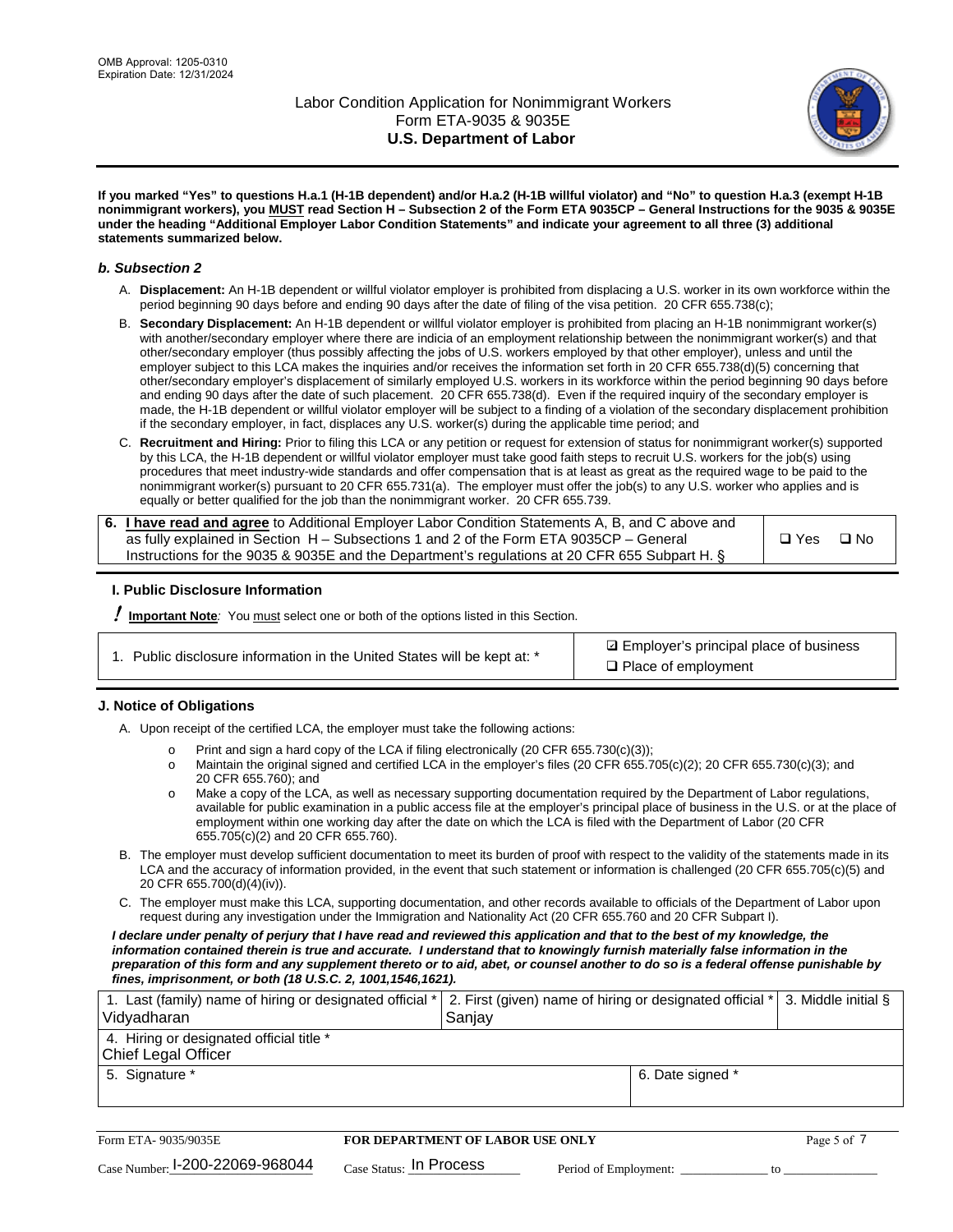

# **K. LCA Preparer**

**Important Note**: Complete this section if the preparer of this LCA is a person other than the one identified in either Section D (employer point of contact) or E (attorney or agent) of this application.

| 1. Last (family) name $\S$                                                                   | 2. First (given) name §          | 3. Middle initial                |
|----------------------------------------------------------------------------------------------|----------------------------------|----------------------------------|
| Complido                                                                                     | Marilou                          |                                  |
| 4. Firm/Business name §                                                                      |                                  |                                  |
| Marlabs LLC                                                                                  |                                  |                                  |
| 5. E-Mail address §<br>marilou@marlabs.com                                                   |                                  |                                  |
| L. U.S. Government Agency Use (ONLY)                                                         |                                  |                                  |
| By virtue of the signature below, the Department of Labor hereby acknowledges the following: |                                  |                                  |
| This certification is valid from This certification is valid from                            | $\sim$ to the contract of $\sim$ |                                  |
| Department of Labor, Office of Foreign Labor Certification                                   |                                  | Certification Date (date signed) |

#### \_\_\_\_\_\_\_\_\_\_\_\_\_\_\_\_\_\_\_\_\_\_\_\_\_\_\_\_\_\_\_\_\_\_\_\_\_\_\_\_\_\_\_\_\_\_ \_\_\_\_\_\_\_\_\_\_\_\_\_\_\_\_\_\_\_\_\_\_\_\_\_\_\_\_\_\_ I-200-22069-968044 In Process

Case number **Case Status** Case Status **Case Status** 

*The Department of Labor is not the guarantor of the accuracy, truthfulness, or adequacy of a certified LCA.*

## **M. Signature Notification and Complaints**

The signatures and dates signed on this form will not be filled out when electronically submitting to the Department of Labor for processing, but **MUST** be complete when submitting non-electronically. If the application is submitted electronically, any resulting certification **MUST** be signed *immediately upon receipt* from DOL before it can be submitted to USCIS for final processing.

Complaints alleging misrepresentation of material facts in the LCA and/or failure to comply with the terms of the LCA may be filed using the WH-4 Form with any office of the Wage and Hour Division, U.S. Department of Labor. A listing of the Wage and Hour Division offices can be obtained at www.dol.gov/whd. Complaints alleging failure to offer employment to an equally or better qualified U.S. worker, or an employer's misrepresentation regarding such offer(s) of employment, may be filed with the U.S. Department of Justice, Civil Rights Division, Immigrant and Employee Rights Section, 950 Pennsylvania Avenue, NW, # IER, NYA 9000, Washington, DC, 20530, and additional information can be obtained at www.justice.gov. Please note that complaints should be filed with the Civil Rights Division, Immigrant and Employee Rights Section at the Department of Justice only if the violation is by an employer who is H-1B dependent or a willful violator as defined in 20 CFR 655.710(b) and 655.734(a)(1)(ii).

## **N. OMB Paperwork Reduction Act** *(1205-0310)*

These reporting instructions have been approved under the Paperwork Reduction Act of 1995. Persons are not required to respond to this collection of information unless it displays a currently valid OMB control number. Your response is required to receive the benefit of consideration of your application. (Immigration and Nationality Act, Section 212(n) and (t) and 214(c)). Public reporting burden for this collection of information, which is to assist with program management and to meet Congressional and statutory requirements, is estimated to average 75 minutes per response, including the time to review instructions, search existing data sources, gather and maintain the data needed, and complete and review the collection of information.

Send comments regarding this burden estimate or any other aspect of this collection of information, including suggestions for reducing this burden, to the U.S. Department of Labor, Employment and Training Administration, Office of Foreign Labor Certification, 200 Constitution Ave., NW, Box PPII 12-200, Washington, DC, 20210. (Paperwork Reduction Project OMB 1205-0310.) **Do NOT send the completed application to this address.**

| Form ETA-9035/9035E             | <b>FOR DEPARTMENT OF LABOR USE ONLY</b> |                       | Page 6 of |
|---------------------------------|-----------------------------------------|-----------------------|-----------|
| Case Number: 1-200-22069-968044 | $_{Case\; Status:}$ In Process          | Period of Employment: |           |